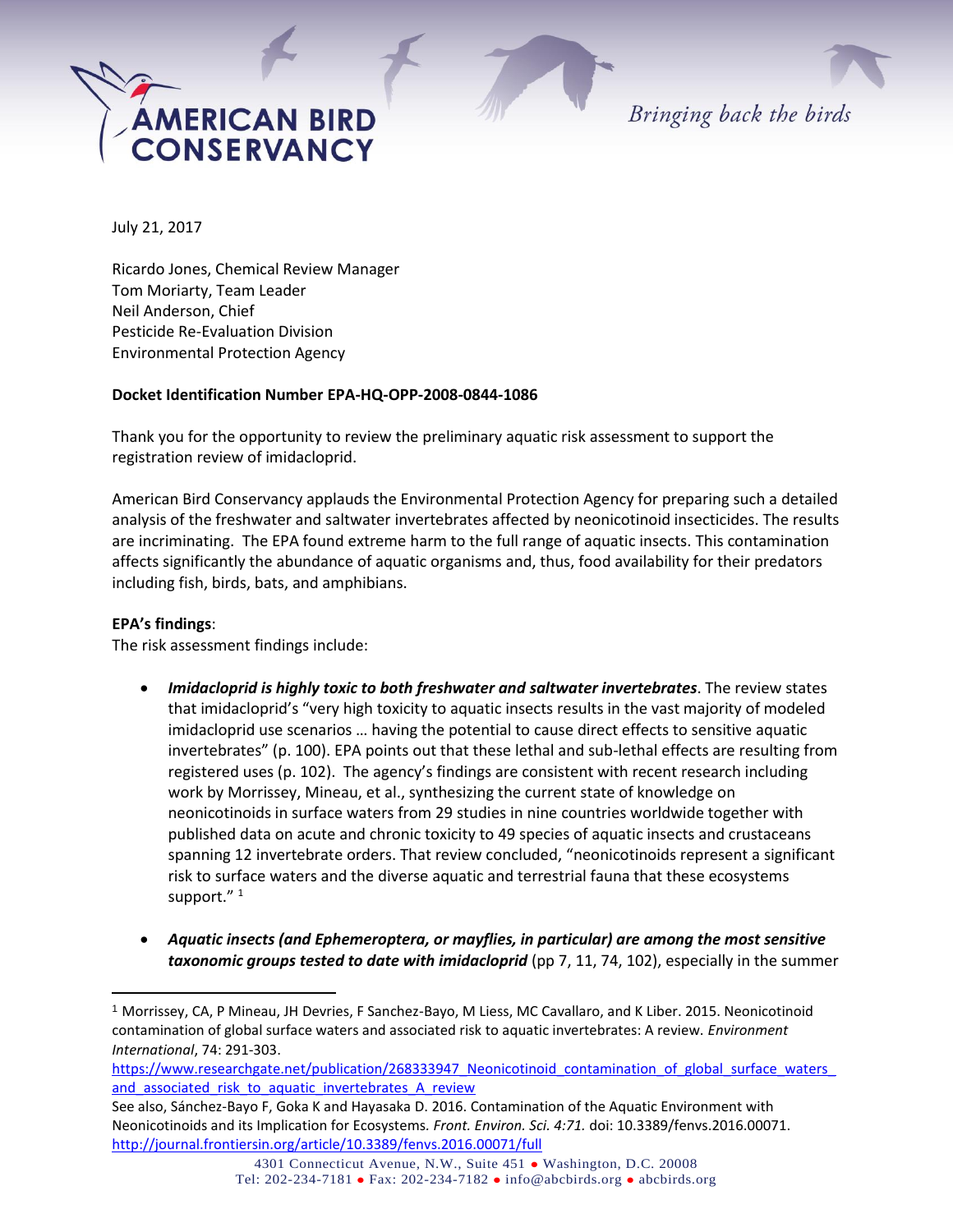months (p. 74). The mayflies ranked highest in both acute and chronic testing. The EPA points out, "It is notable that these studies did not measure other endpoints such as growth and reproduction, which conceivably could be more sensitive than survival or immobilization." (p. 80). Mayflies are an important food source for birds, fishes, and other organisms.

- *There is huge variability in sensitivity of aquatic invertebrates exposed to imidacloprid* (pp. 71, 110). The tested species represent a tiny fraction of the thousands of species found in North America (p. 110). EPA acknowledges that their standard freshwater invertebrate test species (*Daphnia magna*) should not be used for testing imidacloprid. "It is widely recognized in the published literature that *D. magna* is not ….suitable as a test species for assessing the effects of imidacloprid on freshwater invertebrate communities as a whole." (p. 70). This is in line with ABC's 2013 finding that EPA has grossly underestimated the toxicity of the neonicotinoids due in part to its reliance on a test species uniquely insensitive to neonicotinoids. $2$
- *Imidacloprid and other neonicotinoid insecticides are causing widespread contamination of surface and ground waters across the United States*. Imidacloprid's high persistence in soils and predicted mobility "are characteristics of pesticides that are expected to leach and may contaminate vulnerable ground water resources." (p. 27, see also p. 31 on half-life.) Based on more than 7,000 samples spanning 15 years, EPA determined that "It is evident….that concentrations of imidacloprid detected in streams, rivers, lakes and drainage canals routinely exceed acute and chronic toxicity endpoints derived for freshwater invertebrates. Maximum values reported exceed the freshwater chronic toxicity endpoint by two orders of magnitude and the acute toxicity endpoint by one order of magnitude" (p. 121). These chemicals are now contaminating the nation's water bodies on a *massive* scale. The ubiquity of imidacloprid and five other neonicotinoids in streams across the United States is further confirmed by a recent survey by Hladik and Kolpin (2016), finding at least one neonicotinoid in 68 percent of the 48 streams sampled. $3$
- *Not only are the acute and chronic toxicity values extremely high, but the immobilization and ataxia of test organisms "is often seen to occur at concentrations of 1-2 orders of magnitude lower than lethality"* (p. 69). The EPA concludes, "such severe impacts on organism mobility are considered ecologically relevant and appropriate for risk assessment purposes since organisms cannot feed, swim, or avoid predation." This is true for mayflies and other taxa (p. 74). These findings are of enormous concern to bird conservation, as the mayflies, midges, and other aquatic invertebrates constitute an important dietary component for birds, bats, fishes, and other wildlife.
- *Imidacloprid's enormously high usage* involves more than 400 section 3 and section 24(c) registrations in the US in addition to 20 registrations for technical grade active ingredient and 12

 $\overline{a}$ 

<sup>2</sup> Mineau, P and C Palmer. 2013. *The Impact of the Nation's Most Widely Used Insecticides on Birds*. Report by American Bird Conservancy. Online at: [www.abcbirds.org/abcprograms/policy/toxins/Neonic\\_FINAL.pdf](http://www.abcbirds.org/abcprograms/policy/toxins/Neonic_FINAL.pdf) <sup>3</sup> Hladik, ML, and DW Kolpin. 2016. First national-scale reconnaissance of neonicotinoid insecticides in streams across the USA. *Environ. Chem*. http://dx.doi.org/10.1071/EN15061 <https://ca.water.usgs.gov/pubs/2015/HladikKolpin2015.pdf>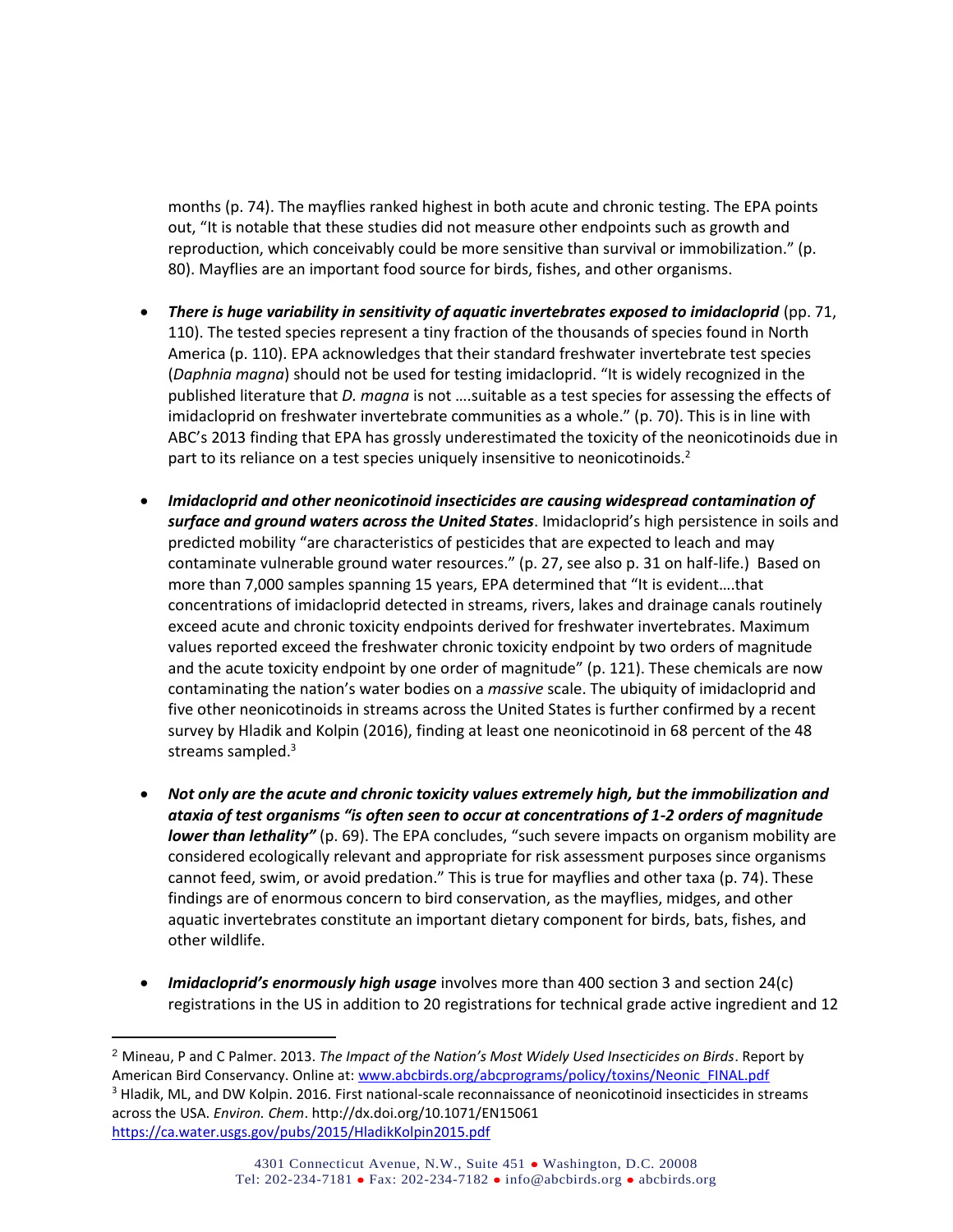formulation intermediates. The insecticide is applied as granules, seed coatings, pellets, liquid sprays, wettable powders, etc. (pp. 19, 147). Usage has increased significantly on soybeans and other crops (pp. 22-23). Agricultural application has risen from less than one-quarter million pounds per year in 2000 to two million pounds per year in 2014 (p. 24). This does not include the vast quantities used in the non-agricultural sector, which are reported only for California (note that the California data does *not* include homeowner usage – nor is it captured in the US government data) (p. 26).

Not surprisingly, the assessment states that the significant contamination is expected when dust formulations are used as a dry mixture, and also from coated seed abrasion (p. 148). In particular, "the highest exposure is expected from farmer treatments of barley and wheat with dust formulations of Enhance AW and Enhance Plus; bean and peas with dust formulation Enhance Plus, and corn (field, pop, and sweet), sorghum and soybeans with dust formulations of Sopresto75 WS…" (p. 148).

 *The identified sources of major non-agricultural pest control raise questions about actual uses*. Public health control is listed as 10 percent (p. 26). Yet in figure 3.7 (p. 27), public health is identified as only one percent, while "regulatory pest control," which can involve quarantine, suppression, and other vector control strategies, is graphed at 10 percent. It is not clear how EPA is distinguishing between these categories, and specifically why the discrepancy between the 1 and 10 percent figures for public health control. It is also disappointing that there is no accounting for the vast amounts of imidacloprid and other neonicotinoids used by homeowners.

# **Related issues:**

### **Still waiting for assessment on non-insect terrestrial organisms**.

EPA states that "…very little new data have been generated on the toxicity of imidacloprid to birds and mammals since the agency's most recent ecological assessments. The agency therefore will rely on its previously conducted assessments for characterizing the risk of imidacloprid to non-insect terrestrial organisms" (pp. 7, 12). As the prior "ecological" assessment on imidacloprid focused on risks to pollinating insects and in particular managed bee populations, it is not clear what EPA is referencing, and why the need to limit any review of bird and mammal data to only the science that has come out in the past several months, given the lack of a prior review. It is confusing how EPA is using the term "ecological," as some references suggest that this preliminary aquatic invertebrate risk assessment is itself the "preliminary ecological risk assessment." (p. 114). In any case, ABC looks forward to seeing EPA's final ecological risk assessment, which will "fully evaluate risks to birds, mammals and terrestrial plants" (p. 7).

### **Need a cumulative risk assessment.**

This document offers a very solid starting point in the assessment of neonicotinoid impacts on aquatic invertebrates. We emphasize, however, that the piecemeal approach to the review of pesticide impacts – looking at single neonicotinoid residues on isolated crops – does not reflect real world conditions of chemicals that act together with a common mechanism of action.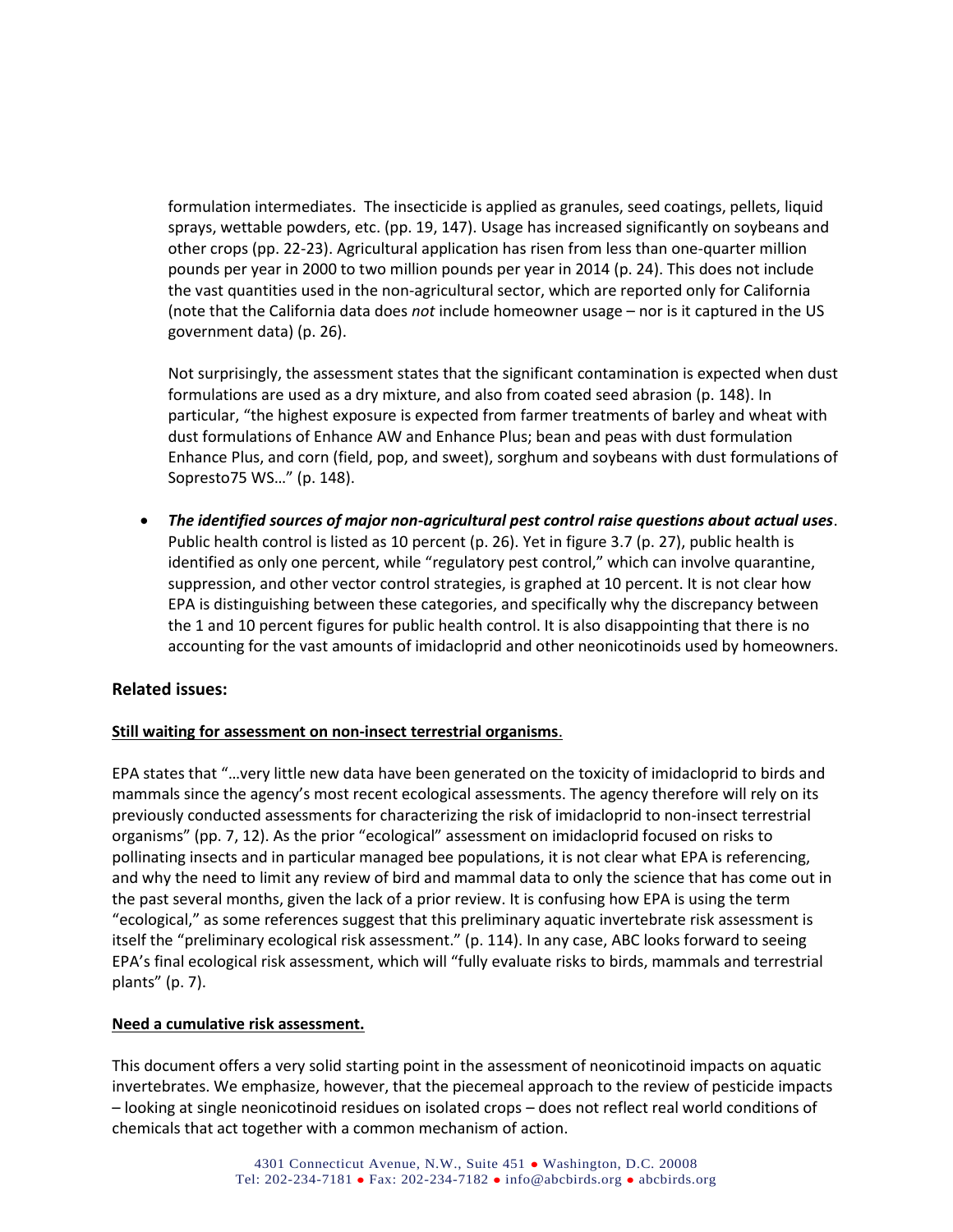EPA explains that the agency has adjusted its timelines to have their nitroguanadine risk assessments in sync. Reviewing the pesticides in parallel, however, is not the same as a cumulative review. The reality is that a full suite of neonicotinoids and other pesticides is often applied simultaneously, leaving multiple residues on crops. EPA's preliminary assessment does not address the combined and synergistic risks when multiple chemicals are used in concert.

In 2015 [American Bird Conservancy tested 66 food samples from the cafeterias of the US Congress](http://abcbirds.org/wp-content/uploads/2015/07/Congressional_Dining_Hall_Report_July_2015.pdf) and found that 60 samples (91 percent) contained neonicotinoids, and that most samples were contaminated with two or more neonicotinoids. Of the 40 food samples that contained imidacloprid, 34 foods (85 percent) tested positive for other neonicotinoids as well.<sup>4</sup> ABC tested only for neonicotinoids, but many other insecticides, fungicides and herbicides may be used on the same crops or in the surrounding geographic area. It is clear that a risk assessment evaluating the combined effects of multiple simultaneous exposures is needed.

## **Seed coatings and abraded seed coat dust as a critical pathway.**

 $\overline{a}$ 

While acknowledging that the seed coatings constituted 56 percent of imidacloprid crop usage between 2004 and 2013 (p. 21), the risk assessment sidesteps the threat of contaminated dust from coated seeds. "This modeling does not take into account the potential contamination from deposition of abraded seed coat dust onto the treated field or adjacent areas and therefore, may underestimate aquatic exposure from the planting of treated seeds. Currently EPA does not have standardized methods for quantitatively modeling dust off from abraded coating from treated seeds" (pp. 8-9, 93, 121). This is a huge omission and puts into question the finding that the "exposure modeling for soil application methods indicates less loading to aquatic ecosystem from spray drift relative to foliar/combined methods" (p. 100).

We are puzzled as well by the fanciful assumption that neonicotinoid chemicals applied as coatings on seeds planted below two centimeters do not move into surface waters and therefore present minimal risk. EPA's models do not account for lateral movement of these chemicals in soil and run-off. We ask the EPA to please review the literature on contamination from seed coatings, including Krupke et al. (2017), *Planting of neonicotinoid-treated maize poses risks for honey bees and other non-target organisms over a wide area without consistent crop yield benefit*. 5 It is evident that the near-ubiquitous use of these coatings is having deleterious effects on both aquatic and terrestrial ecosystems.

<sup>4</sup> Palmer, C. 2015. *Neonicotinoid Insecticides Harmful to Birds and Bees Found in Congressional Cafeteria Food*. Report by American Bird Conservancy. Online at [https://abcbirds.org/behind-the-report-neonicotinoid](https://abcbirds.org/behind-the-report-neonicotinoid-insecticides-harm-the-little-creatures/)[insecticides-harm-the-little-creatures/](https://abcbirds.org/behind-the-report-neonicotinoid-insecticides-harm-the-little-creatures/)

<sup>5</sup> Krupke, CH, et al. 2017. Planting of neonicotinoid-treated maize poses risks for honey bees and other non-target organisms over a wide area without consistent crop yield benefit. *J Appl Ecol*. doi: 10.1111/1365-2664.12924. <http://onlinelibrary.wiley.com/doi/10.1111/1365-2664.12924/full>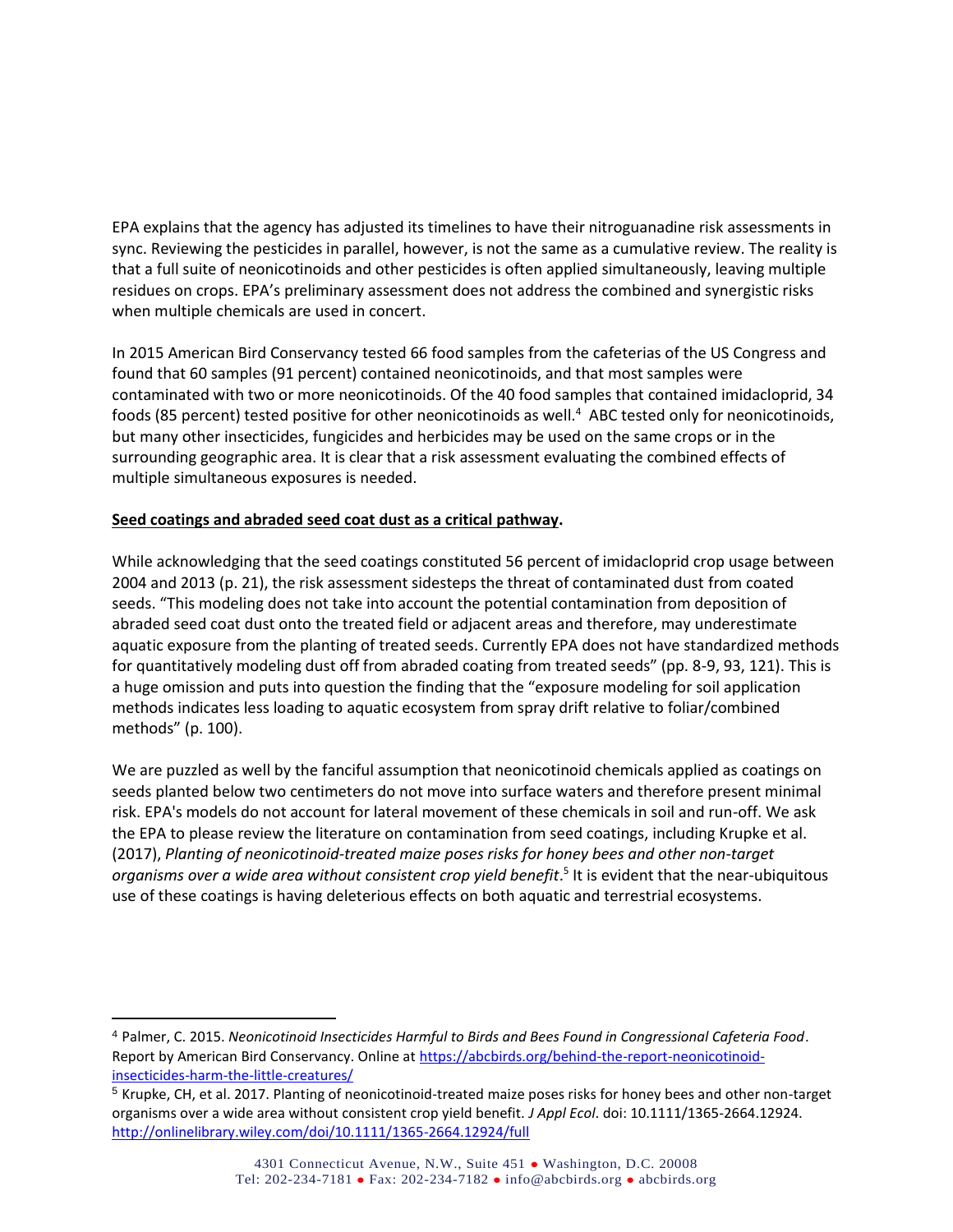In practice, as much as 90 percent of the chemical coating can move off the seed to contaminate the air, soil, marginal vegetation and waters.<sup>6</sup> It is likely that these seed coatings contribute significantly to the waterway contamination reported for streams, rivers, lakes and drainage systems, even though the assessment states that the elevated levels of imidacloprid in surface water "cannot be attributed to a particular type of application method" (p. 102).

EPA states that, "With respect to potential exposure via drift of abraded seed coat dust, the agency is working with different stakeholders to identify best management practices and to promote technologybased solutions that reduce this potential route of exposure." (p. 9). But consulting with industry and developing best management practices does not justify excluding an identified risk from a risk assessment. If the risk to be mitigated is unknown, the mitigation strategy is being developed in the dark. Moreover, we understand that whatever practices the Agency negotiates with industry will be voluntary – the label will not require the pesticide user to follow the suggested practices. This doubles down on the inadequacy of the process, leaving precatory voluntary practices in place of a hard look at the nature and extent of the risk.

### **The EPA incident reporting system needs an overhaul.**

 $\overline{a}$ 

In discussing the elevated levels of imidacloprid in lakes, streams, rivers and drainage canals, EPA writes, "Only one aquatic incident was identified that involved a registered use of imidacloprid to turf." (p. 10. See also pp. 83-84.). Statements like this one, devoid of context, mislead the reader into assuming a lack of real-world impacts on aquatics. EPA later states (p. 100), "…the limited information currently available on aquatic incidents involving imidacloprid does not suggest that registered uses of imidacloprid are having direct adverse impacts on fish." It is true that we cannot learn much about imidacloprid from the fact that there are hardly any relevant incident reports in the EPA database.

EPA's incident reporting system is badly broken. The agency collects a smattering of voluntary reports, plus required reports from registrants in the rare circumstances where the number of dead wildlife observed reaches certain floors or thresholds. These reports are only required when the registrant happens to find multiple animals of a single species in one location: 50 dead mammals of a herding species, 1000 dead fish of a schooling species, 200 birds of a flocking species, 50 songbirds, or 5 raptors. The requirements exclude insects and "other non-targets" from the reporting categories. Those incidents which land in the EPA database are usually relegated to an "aggregate" category that does not even identify what organism was affected. So the fact that even a single incident was reported is a minor miracle, not a throwaway circumstance deserving of the "only one" notation.

American Bird Conservancy and more than 80 co-petitioners proposed in a 2016 rulemaking petition that in addition to removing the absurdly high reporting thresholds, EPA should add a category for aquatic and terrestrial invertebrates: the *absence* of expected biota. The ecological importance of invertebrates is in inverse proportion to their size. They pollinate flowering plants, filter the waterways, compost and turn the soil, and provide critical nutrition for birds and other wildlife. Yet invertebrates

<sup>6</sup> Goulson D. 2013. An overview of the environmental risks posed by neonicotinoid insecticides. *J Appl Ecol* 50, 977–987. <http://onlinelibrary.wiley.com/doi/10.1111/1365-2664.12111/abstract>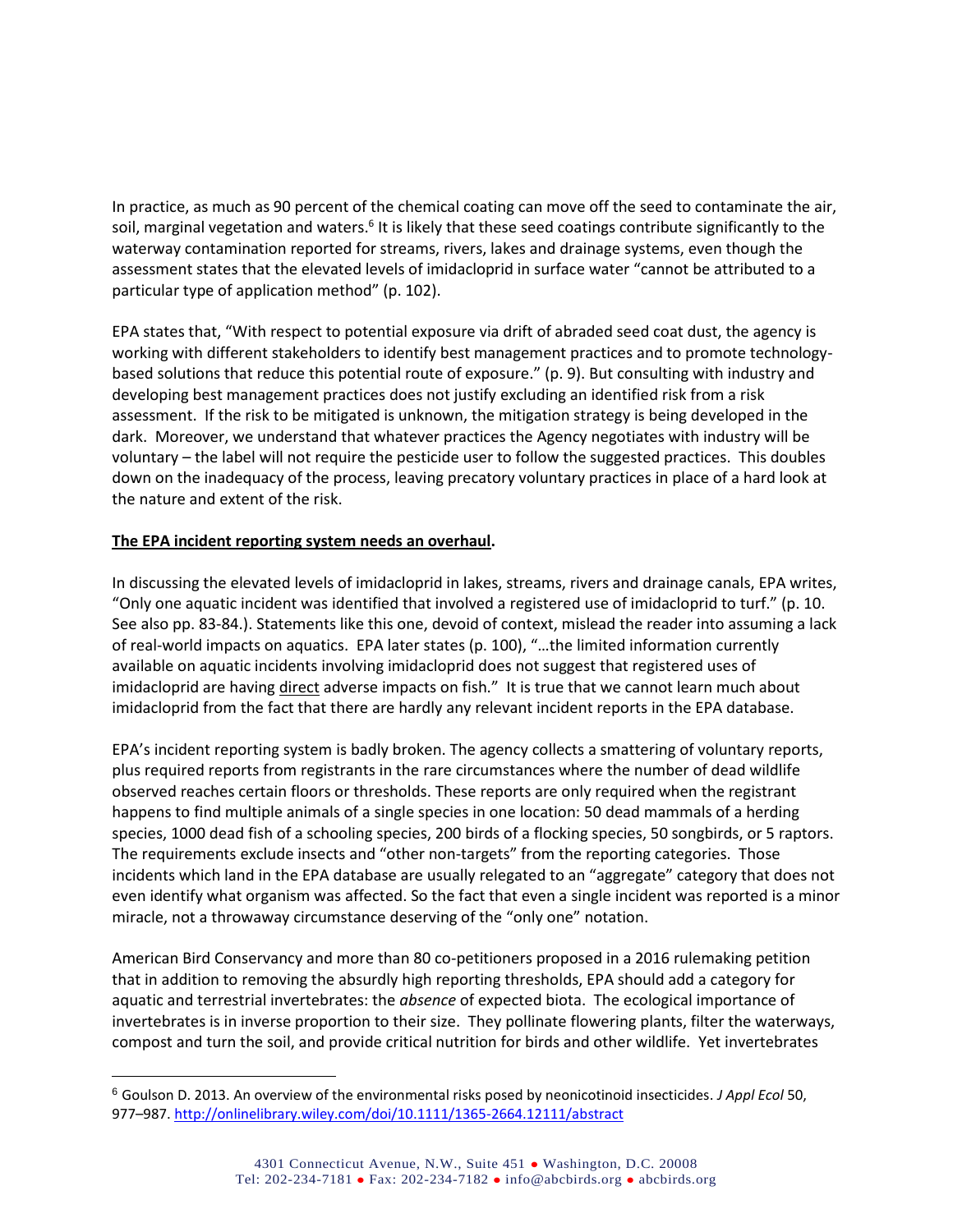rarely get counted in their dead or dying state. If a farmer who regularly tests surface waters near his organic fields finds that the waterways have been depleted of aquatic invertebrates, and test high for pesticide active ingredients, EPA databases should capture that information. These findings would offer one more piece of important information among the many variables that risk managers could weigh in their assessments.

### **Impacts on endangered species**.

EPA should not consider re-registering imidacloprid until it completes a thorough assessment of the effects on endangered species. The risk assessment states that "once the agencies have fully developed and implemented the scientific methods necessary to complete risk assessments for listed species and their designated critical habitats, these methods will be applied to subsequent analyses of imidacloprid as part of completing this registration review"(p. 119). ABC supports the plan to conduct thorough ESA evaluations of the neonicotinoid insecticides using the latest scientific methods. But given the serious risk to threatened and endangered species, we urge the agency to suspend the use of these chemicals until completion of the Endangered Species Act reviews.

The danger to invertebrates, birds, and other organisms is wide-reaching. The seed coatings are strongly implicated as a factor in the "endangered" classification that the Fish and Wildlife Service gave to the Rusty Patched Bumble Bee<sup>7</sup> and to two butterflies, the Dakota Skipper and the Poweshiek skipperling. It is highly likely that aquatic invertebrates are affected as well.

Among the other endangered species affected, internationally recognized experts John Stark of Washington State University, John Losey of Cornell University, and Pierre Mineau, formerly with Environment Canada, have identified the Hines Emerald Dragonfly, Salt Creek Tiger Beetle, Mississippi Sandhill Crane, Whooping Crane, and Attwater's Prairie Chicken. Many other organisms are likely at risk as well. The hundreds of millions of acres in this country on which neonicotinoids are used overlap the habitats of hundreds of listed species, which may now face severe jeopardy of extinction. Noncompliance with the Endangered Species Act is not acceptable.

# **Food for birds and other wildlife.**

 $\overline{a}$ 

Bird, bats, fishes, and other organisms rely on the many aquatic invertebrates affected by imidacloprid.<sup>8</sup> The EPA risk assessment found that mayflies top the list in their susceptibility to this neonicotinoid. The

<sup>7</sup> Department of the Interior, US Fish and Wildlife Service. Final rule, Endangered Species Status for Rusty Patched Bumble Bee, 82 Fed. Reg. 3186, Jan. 11, 2017. ("Neonicotinoids are a class of insecticides used to target pests of agricultural crops, forests …, turf, gardens, and pets and have been strongly implicated as the cause of the decline of bees in general (European Food Safety Authority 2015, p. 4211; Pisa et al. 2015, p. 69; Goulson 2013, pp. 7–8), and specifically for rusty patched bumble bees, due to the contemporaneous introduction of neonicotinoid use and the precipitous decline of the species (Colla and Packer 2008, p. 10)." *Id.* at 3190

<sup>8</sup> Gibbons, D, Morrissey, C, Mineau, P. 2015. A review of the direct and indirect effects of neonicotinoids and fipronil on vertebrate wildlife. *Environ. Sci. Pollut. Res. Int*. 22:103-118. [http://dx.doi.org/10.1007/s11356-014-](http://dx.doi.org/10.1007/s11356-014-3180-5) [3180-5.](http://dx.doi.org/10.1007/s11356-014-3180-5) For research on bird population-level effects from reduced food abundance, see: Hallmann CA, et al. 2014. Declines in insectivorous birds are associated with high neonicotinoid concentrations. *Nature*  doi:10.1038/nature13531[. https://www.nature.com/nature/journal/v511/n7509/full/nature13531.html](https://www.nature.com/nature/journal/v511/n7509/full/nature13531.html) Full text: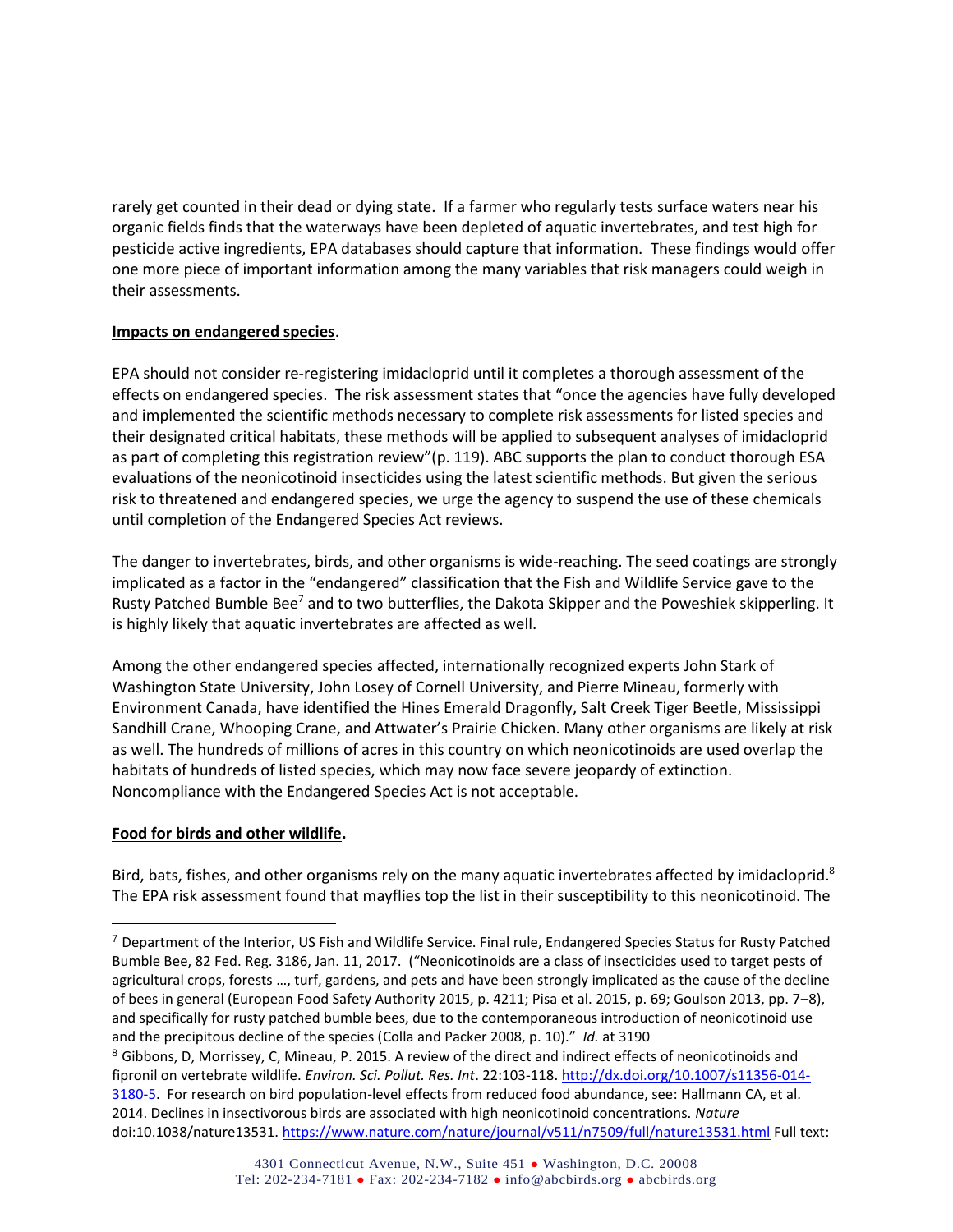domino effects from even this one invertebrate can be devastating. Decimating the mayfly population can in turn affect bird species that consume the mayflies -- the Common Nighthawk, Tree and Barn Swallows, Bank Swallow, Cliff Swallow, American Dipper, American Pipit, Chimney Swift, Black Swift, Purple Martin, Louisiana and Northern Waterthrush, Prothonotary Warbler, Palm Warbler, Wilson's Warbler, Yellow-breasted Chat, Great Crested Flycatcher, Eastern Wood-Pewee, Eastern Phoebe, Whiteeyed Vireo, Eastern Bluebird, and Cedar Waxwing<sup>9</sup>. These include birds that are already experiencing elevated vulnerabilities, in particular the Common Nighthawk, Whip-poor-will, Black Swift, Purple Martin, Prothonotary Warbler and the Louisiana and Northern Water thrushes. It is worth noting that mayflies are harmless to humans and do not carry diseases. Rather, we rely on them to support the species we care about, such as trout. They are eaten by a range of fishes and by many bats, as well, especially in the vicinity of Lake Huron and other Great Lakes of the United States.

EPA's findings are in line with a meticulous 2017 review of the most recent science, *The Environmental*  Risks of Neonicotinoid Pesticides: A review of the evidence post-2013, <sup>10</sup> which speaks to the ongoing risks of neonicotinoids' lethal and sub-lethal effects on a wide range of taxa. The review highlights the extreme sensitivity of aquatic invertebrates, particularly insect larvae, at levels regularly exceeded in surface waters in the United States and around the world. The authors conclude that this contamination is likely to impact significantly the abundance of aquatic insects and, thus, food availability for their predators, including fish, birds, and amphibians. The review states that "new research strengthens arguments for the imposition of a moratorium, in particular because it has become evident that [the neonicotinoids] pose significant risks to many non-target organisms, not just bees."

### **Next steps**

 $\overline{a}$ 

The use of the neonicotinoids is extremely widespread, and yet there is scant evidence of their contribution to agricultural productivity – a finding reached by EPA scientists in their assessment of treated soybean seeds, and independently confirmed by peer-reviewed researchers.<sup>11</sup> Moreover,

[http://www.centerforfoodsafety.org/issues/304/pollinators-and-pesticides/press-releases/4957/landmark-report](http://www.centerforfoodsafety.org/issues/304/pollinators-and-pesticides/press-releases/4957/landmark-report-shows-bee-killing-seed-coatings-arent-worth-the-harm)[shows-bee-killing-seed-coatings-arent-worth-the-harm;](http://www.centerforfoodsafety.org/issues/304/pollinators-and-pesticides/press-releases/4957/landmark-report-shows-bee-killing-seed-coatings-arent-worth-the-harm) EPA. 2014. Benefits of Neonicotinoid Seed Treatments to

[https://pdfs.semanticscholar.org/ffa8/f7a41a8c377a613107994bde29f0e5553253.pdf?\\_ga=2.32271095.81696769](https://pdfs.semanticscholar.org/ffa8/f7a41a8c377a613107994bde29f0e5553253.pdf?_ga=2.32271095.816967692.1498753472-614696370.1498753472) [2.1498753472-614696370.1498753472](https://pdfs.semanticscholar.org/ffa8/f7a41a8c377a613107994bde29f0e5553253.pdf?_ga=2.32271095.816967692.1498753472-614696370.1498753472)

<sup>9</sup> The Cornell Lab of Ornithology. 2017. Birds of North America.<https://birdsna.org/Species-Account/bna/home> <sup>10</sup> Wood, TJ and D Goulson. 2017. *The Environmental Risks of Neonicotinoid Pesticides: A review of the evidence post-2013.* <http://biorxiv.org/content/biorxiv/early/2017/01/06/098897.full.pdf>

 $11$  Hodgson, E.W., and G. VanNostrand. 2014. 2014 Yellow Book Report of insecticide evaluation for soybean pests, 21 pp. Department of Entomology, Iowa State University, Publication 296-14. As reported in:

[http://ento.psu.edu/extension/field-crops/fact-sheet-Effectiveness-of-Neonicotinoid-Seed-Treatments-in-](http://ento.psu.edu/extension/field-crops/fact-sheet-Effectiveness-of-Neonicotinoid-Seed-Treatments-in-Soybean)[Soybean;](http://ento.psu.edu/extension/field-crops/fact-sheet-Effectiveness-of-Neonicotinoid-Seed-Treatments-in-Soybean) Seagraves, M.P., and J.G. Lundgren. 2012. Effects of neonicotinoid seed treatments on soybean aphid and its natural enemies. Journal of Pest Science. 85: 125-132.; Bailey, Wayne et. al. 2015. The Effectiveness of Neonicotinoid Seed Treatments in Soybean." Purdue Extension Service (and others), E-268. December. [http://ento.psu.edu/extension/field-crops/fact-sheet-Effectiveness-of-Neonicotinoid-Seed-Treatments-in-](http://ento.psu.edu/extension/field-crops/fact-sheet-Effectiveness-of-Neonicotinoid-Seed-Treatments-in-Soybean)[Soybean;](http://ento.psu.edu/extension/field-crops/fact-sheet-Effectiveness-of-Neonicotinoid-Seed-Treatments-in-Soybean) Krupke CH, Holland JD, Long EY. and Eitzer BD. 2017. Planting of neonicotinoid-treated maize poses risks for honey bees and other non-target organisms over a wide area without consistent crop yield benefit. J Appl Ecol.; Center for Food Safety report. 2017. Alternatives to Neonicotinoid Insecticide-Coated Corn Seed: Agroecological Methods are better for Farmers and the Environment.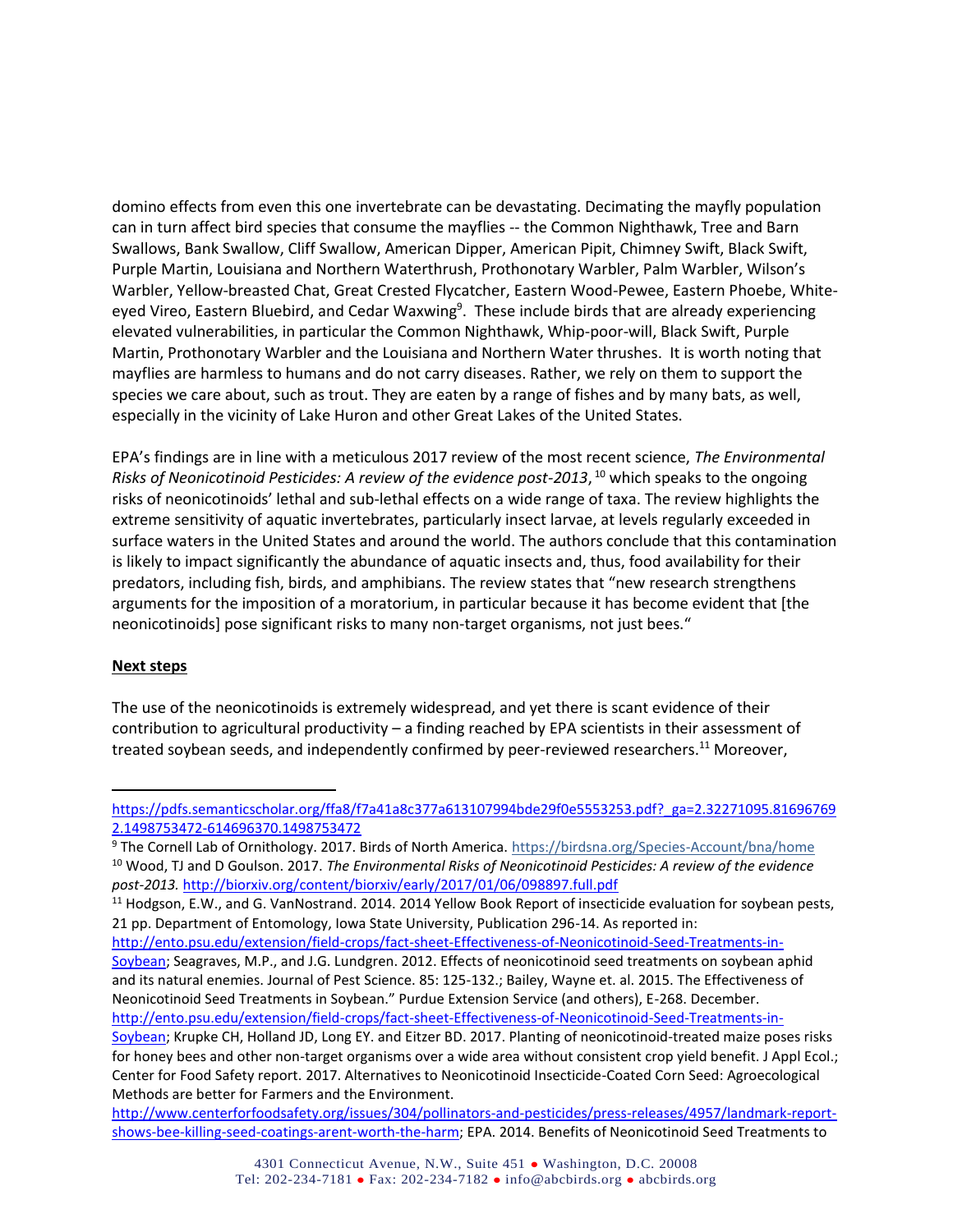pesticide use data indicate that application of older chemicals such as carbamates and organophosphorous pesticides continues to climb even with the skyrocketing use of neonicotinoids. The neonicotinoids are not replacing but rather adding to these older categories of pesticides. By harming pollinators like bees and butterflies, and natural pest control agents like birds and beneficial insects, imidacloprid and other neonicotinoids leave agricultural lands more vulnerable to pest pressures, requiring large inputs of organophosphates and other pesticides later in the growing cycle.

EPA needs to move expeditiously to rein in the use of imidacloprid, following the lead of Europe and Canada as well as many U.S. companies (including Home Depot, Lowe's, Walmart, True Value, and BJ's Wholesale Club), as well as state and local legislatures. EPA's findings mirror those of Canada's Pest Management Regulatory Agency (PMRA), which recently completed its aquatic risk assessment for imidacloprid concluding that, "in aquatic environments in Canada, imidacloprid is being measured at levels that are harmful to aquatic insects. These insects are an important part of the ecosystem, including as a food source for fish, birds and other animals. Based on currently available information, the continued high volume use of imidacloprid in agricultural areas is not sustainable." The Canadian assessment also found that "there is a potential risk to birds and small mammals from feeding on seeds that are treated with imidacloprid…" Given the seriousness of the environmental threat, "PMRA is proposing to phase-out all the agricultural and a majority of other outdoor uses of imidacloprid over three to five years."<sup>12</sup>

The PMRA explains why it is proposing a ban:

 $\overline{a}$ 

Given the risks that have been identified and considering the available information, effective risk mitigation through a use-reduction strategy would be difficult to achieve for several reasons. It would be difficult to identify the specific uses that are causing the elevated levels in water given that much of the water monitoring data were from mixed-use areas of agriculture. In addition, it is not possible to accurately predict how much use reduction would be necessary to achieve acceptable levels of imidacloprid in the environment and, therefore, any use-reduction strategy would require extensive and comprehensive water monitoring information to confirm that risk reduction targets are being achieved. It is also not possible to estimate how long a reduction in environmental levels would take. In addition, in sectors where imidacloprid is approved for use but not currently used extensively, intensification of use in the future may lead to additional

Soybean Production[. https://www.epa.gov/sites/production/files/2014-](https://www.epa.gov/sites/production/files/2014-10/documents/benefits_of_neonicotinoid_seed_treatments_to_soybean_production_2.pdf)

<sup>10/</sup>documents/benefits of neonicotinoid seed treatments to soybean production 2.pdf; Seagraves, M.P., and J.G. Lundgren. 2012. Effects of neonicotinoid seed treatments on soybean aphid and its natural enemies. Journal of Pest Science. 85: 125-132; Douglas, M.R., J.R. Rohr, and J.F. Tooker. 2014. Neonicotinoid insecticide travels through a soil food chain, disrupting biological control of non-target pests and decreasing soybean yield. Journal of Applied Ecology; Douglas, M.R. and J.F. Tooker. 2015. Large scale deployment of seed treatments has driven rapid increase in use of neonicotinoid insecticides and preemptive pest management in US field crops. Environmental Science and Technology.

<sup>&</sup>lt;sup>12</sup> Health Canada, Pest Management Regulatory Agency. 2017. Proposed Re-evaluation Decision PRVD2016-20, *Imidacloprid***.** [https://www.canada.ca/en/health-canada/services/consumer-product-safety/pesticides-pest](https://www.canada.ca/en/health-canada/services/consumer-product-safety/pesticides-pest-management/public/consultations/proposed-re-evaluation-decisions/2016/imidacloprid/document.html)[management/public/consultations/proposed-re-evaluation-decisions/2016/imidacloprid/document.html](https://www.canada.ca/en/health-canada/services/consumer-product-safety/pesticides-pest-management/public/consultations/proposed-re-evaluation-decisions/2016/imidacloprid/document.html)